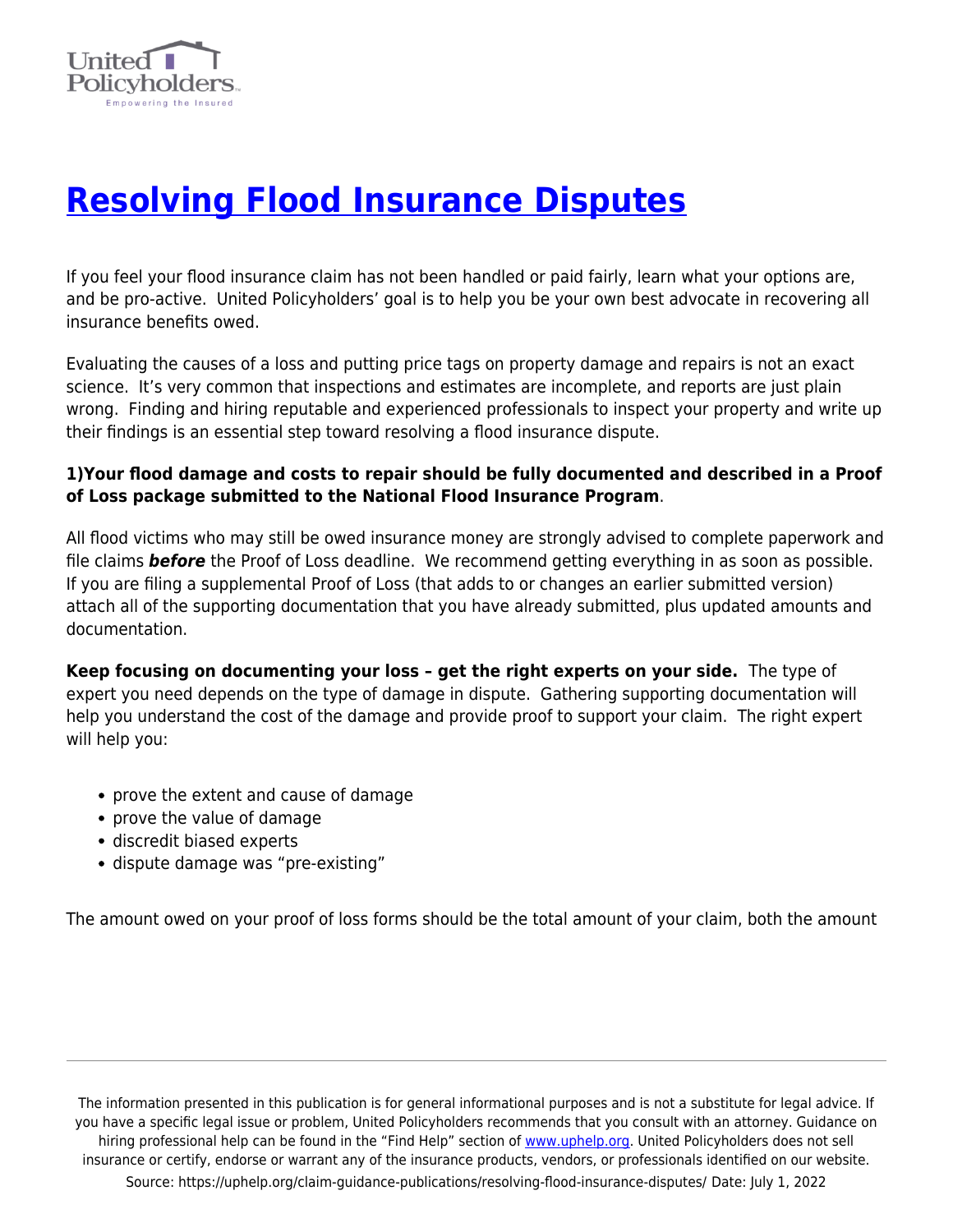

you have already received and the full amount that you believe is due.

# **2) If you've submitted a complete Proof of Loss, but haven't gotten a satisfactory payment, send the flood claim adjuster a letter requesting:**

- The exact wording of the policy language he/she/the NFIP is relying on to reject or deny your claim (or a part of your claim)
- Complete copies of all evaluations, reports, estimates you have prepared or caused to be prepared that relate to our property and the claim referenced in this letter.

### **3)Go up the chain of command above your adjuster's level – And keep notes:**

Talk to your adjuster – your insurance adjuster's supervisor and a representative of the NFIP.

**4) File an appeal.** You have 60 days from the date of a denial to file an appeal with the NFIP.

In your appeal letter, you MUST include the following 6 items:

a) The Policy Number, as shown on your NFIP policy's declarations page.

b) The policyholder's name, as shown as the Named Insured on the declarations page.

c) The address of the insured, damaged property, as shown on the declarations page.

d) How you can be contacted, if you are out of your home.

e) A summary of the claim, facts and details – highlight the items in dispute and confirm how cooperative you've been throughout the process.

f) The dates of contact and a summary of your communications as you went "up the chain of command" trying to resolve the dispute informally.

The state department of insurance has no jurisdiction over flood insurance policies sold by the NFIP so **i**f negotiations and/or an appeal don't resolve the dispute, consulting a qualified attorney is your next step.

The information presented in this publication is for general informational purposes and is not a substitute for legal advice. If you have a specific legal issue or problem, United Policyholders recommends that you consult with an attorney. Guidance on hiring professional help can be found in the "Find Help" section of [www.uphelp.org.](http://www.uphelp.org/) United Policyholders does not sell insurance or certify, endorse or warrant any of the insurance products, vendors, or professionals identified on our website. Source: https://uphelp.org/claim-guidance-publications/resolving-flood-insurance-disputes/ Date: July 1, 2022